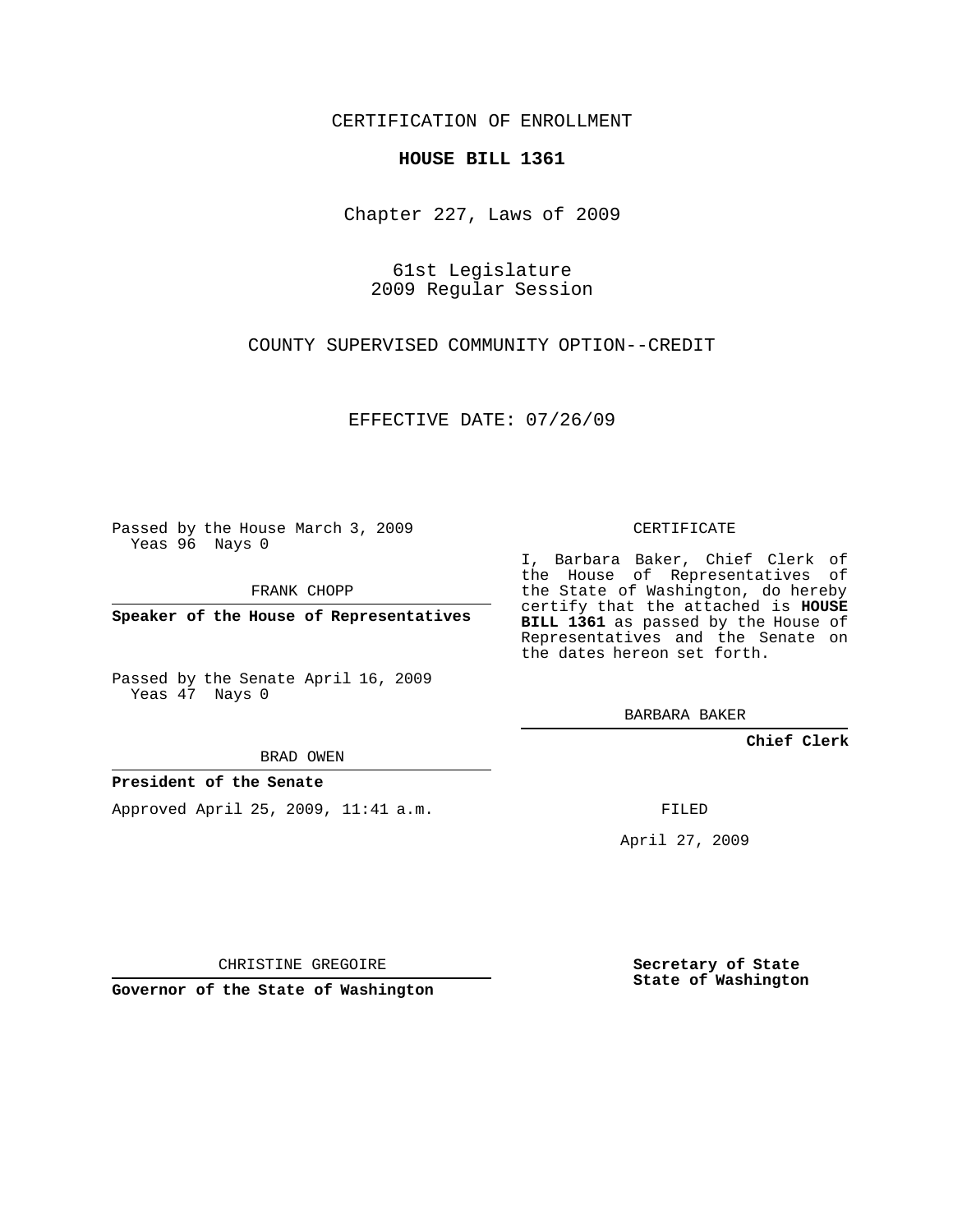## **HOUSE BILL 1361** \_\_\_\_\_\_\_\_\_\_\_\_\_\_\_\_\_\_\_\_\_\_\_\_\_\_\_\_\_\_\_\_\_\_\_\_\_\_\_\_\_\_\_\_\_

\_\_\_\_\_\_\_\_\_\_\_\_\_\_\_\_\_\_\_\_\_\_\_\_\_\_\_\_\_\_\_\_\_\_\_\_\_\_\_\_\_\_\_\_\_

Passed Legislature - 2009 Regular Session

## **State of Washington 61st Legislature 2009 Regular Session**

**By** Representatives Goodman, Rodne, Williams, Dickerson, Walsh, Kagi, Roberts, Pettigrew, O'Brien, Armstrong, Appleton, Ericks, Warnick, Haigh, Moeller, Rolfes, Carlyle, Wallace, Seaquist, and Morrell

Read first time 01/19/09. Referred to Committee on Human Services.

 AN ACT Relating to county supervised community options; and amending RCW 9.94A.680.

BE IT ENACTED BY THE LEGISLATURE OF THE STATE OF WASHINGTON:

 **Sec. 1.** RCW 9.94A.680 and 2002 c 175 s 12 are each amended to read as follows:

 Alternatives to total confinement are available for offenders with sentences of one year or less. These alternatives include the following sentence conditions that the court may order as substitutes for total confinement:

 (1) One day of partial confinement may be substituted for one day of total confinement;

 (2) In addition, for offenders convicted of nonviolent offenses only, eight hours of community restitution may be substituted for one day of total confinement, with a maximum conversion limit of two hundred forty hours or thirty days. Community restitution hours must be completed within the period of community supervision or a time period specified by the court, which shall not exceed twenty-four months, pursuant to a schedule determined by the department; and